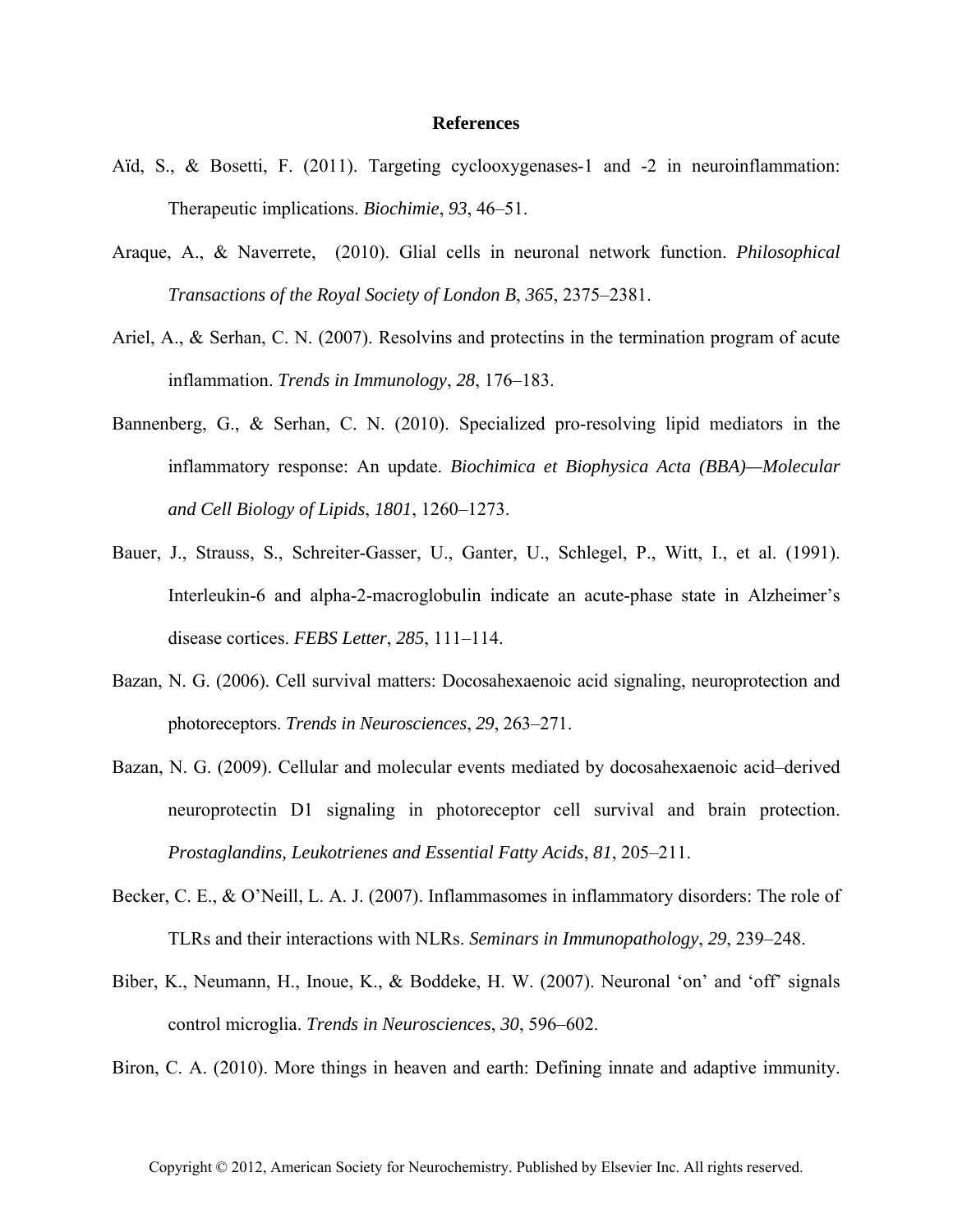*Nature Immunology*, *11*, 1080–1082.

- Block, M. L., & Calderón-Garcidueñas, L. (2009). Air pollution: Mechanisms of neuroinflammation and CNS disease. *Trends in Neurosciences*, *32*, 506–516.
- Block, M. L., Zecca, L., & Hong, J. -S. (2007). Microglia-mediated neurotoxicity: Uncovering the molecular mechanisms. *Nature Reviews Neuroscience*, *8*, 57–69.
- Boche, D., Denham, N., Holmes, C., & Nicoll, J. A. R. (2010). Neuropathology after active A42 immunotherapy: Implications for Alzheimer's disease pathogenesis. *Acta Neuropathologica*, *120*, 369–384.
- Campbell, I. L., Abraham, C. R., Masliah, E., Kemper, P., Inglis, J. D., Oldstone, M. B., et al. (1993). Neurologic disease induced in transgenic mice by cerebral overexpression of interleukin-6. *Proceedings of the National Academy of Sciences of the United States of America*, *20*, 10061–10065.
- Carson, M. J., Thrash, J. C., & Walter, B. (2006). The cellular response in neuroinflammation: The role of leukocytes, microglia and astrocytes in neuronal death and survival. *Clinical Neuroscience Research*, *6*, 237–245.
- Chakraborty, S., Kaushik, D. K., Gupta, M., & Basu, A. (2010). Inflammasome signaling at the heart of central nervous system pathology. *Journal of Neuroscience Research*, *88*, 1615– 1631.
- Choi, S. H., Aid, S., & Bosetti, F. (2009). The distinct roles of cyclooxygenase-1 and -2 in neuroinflammation: Implications for translational research. *Trends in Pharmacological Sciences*, *30*, 174–181.
- Combs, C. K., Karlo, J. C., Kao, S. C., & Landreth, G. E. (2001). -amyloid stimulation of microglia and monocytes results in TNF-dependent expression of inducible nitric oxide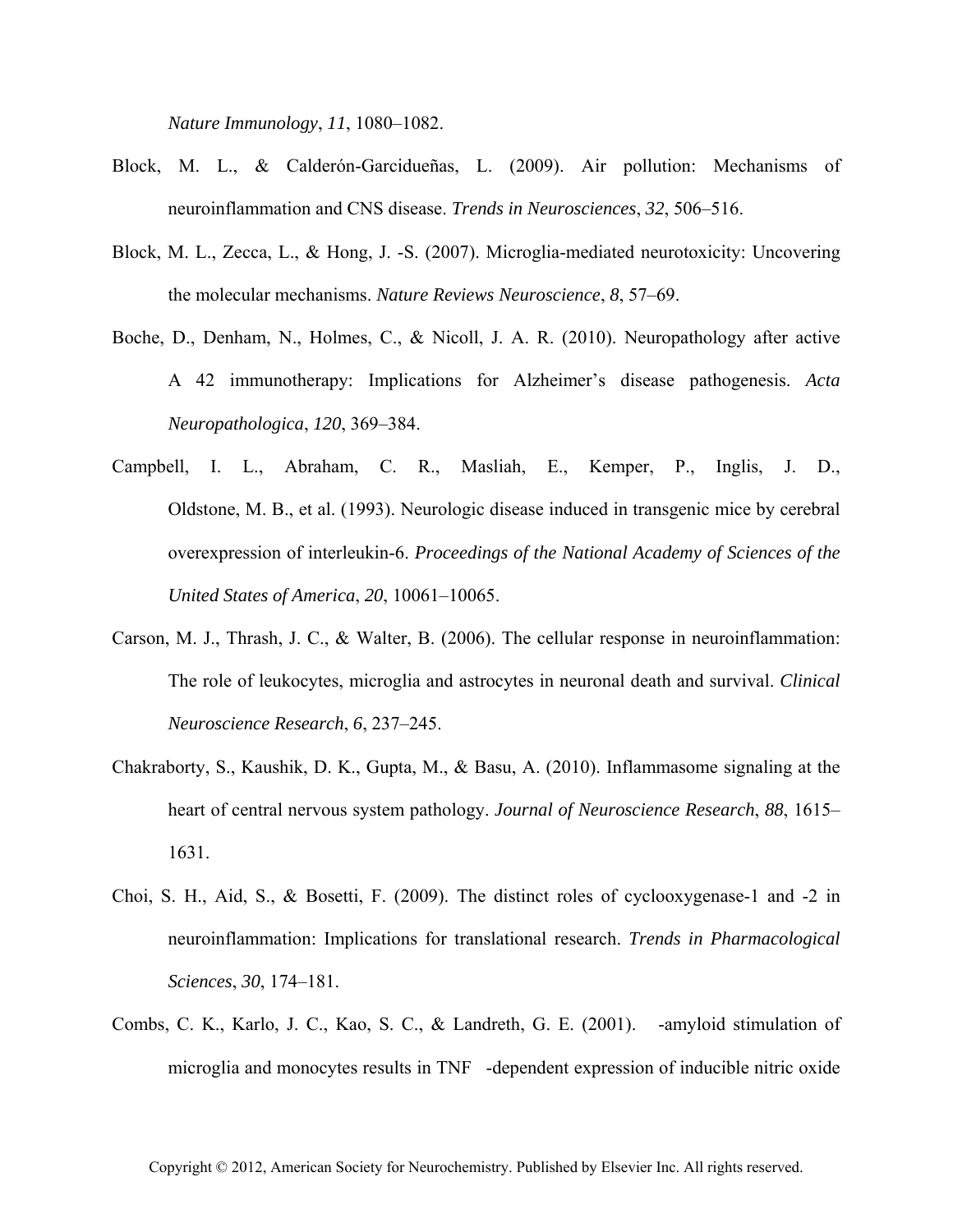synthase and neuronal apoptosis. *The Journal of Neuroscience*, *21*, 1179–1188.

- Conde, J. R., & Streit, W. J. (2006). Effect of aging on the microglial response to peripheral nerve injury. *Neurobiology of Aging*, *27*, 1451–1461.
- Danton, G. H., & Dietrich, W. D. (2003). Inflammatory mechanisms after ischemia and stroke. *Journal of Neuropathology & Experimental Neurology*, *62*, 127–136.
- del Rio Hortega, P. (1932). Microglia. In W. Penfield (Ed.), *Cytology and cellular pathology of the nervous system* (pp. 482–534). New York: Hoeber.
- Di Filippo, M., Chiasserini, D., Tozzi, A., Picconi, B., & Calabresi, P. (2010). Mitochondria and the link between neuroinflammation and neurodegeneration. *Journal of Alzheimer's Disease*, *20*, S369–S379.
- Dilger, R. N., & Johnson, R. W. (2008). Aging, microglial cell priming, and the discordant central inflammatory response to signals from the peripheral immune system. *Journal of Leukocyte Biology*, *84*, 932–939.
- DiMauro, S., & Schon, E. A. (2003). Mitochondrial respiratory-chain diseases. *The New England Journal of Medicine*, *348*, 2656–2668.
- Dinarello, C. A. (2010). Anti-inflammatory agents: present and future. *Cell*, *140*, 935–950.
- Dixit, V., & Lamkanfi, M. (2009). Inflammasomes: Guardians of cytosolic sanctity. *Immunological Reviews*, *227*, 95–105.
- Drenth, J. P. H., & van der Meer, J. W. M. (2006). The inflammasome—a linebacker of innate defense. *The New England Journal of Medicine*, *355*, 730–732.
- Ferger, A. I., Campanelli, L., Reimer, V., Muth, K. N., Merdian, I., Ludolph, A. C., et al. (2010). Effects of mitochondrial dysfunction on the immunological properties of microglia. *Journal of Neuroinflammation*, 45.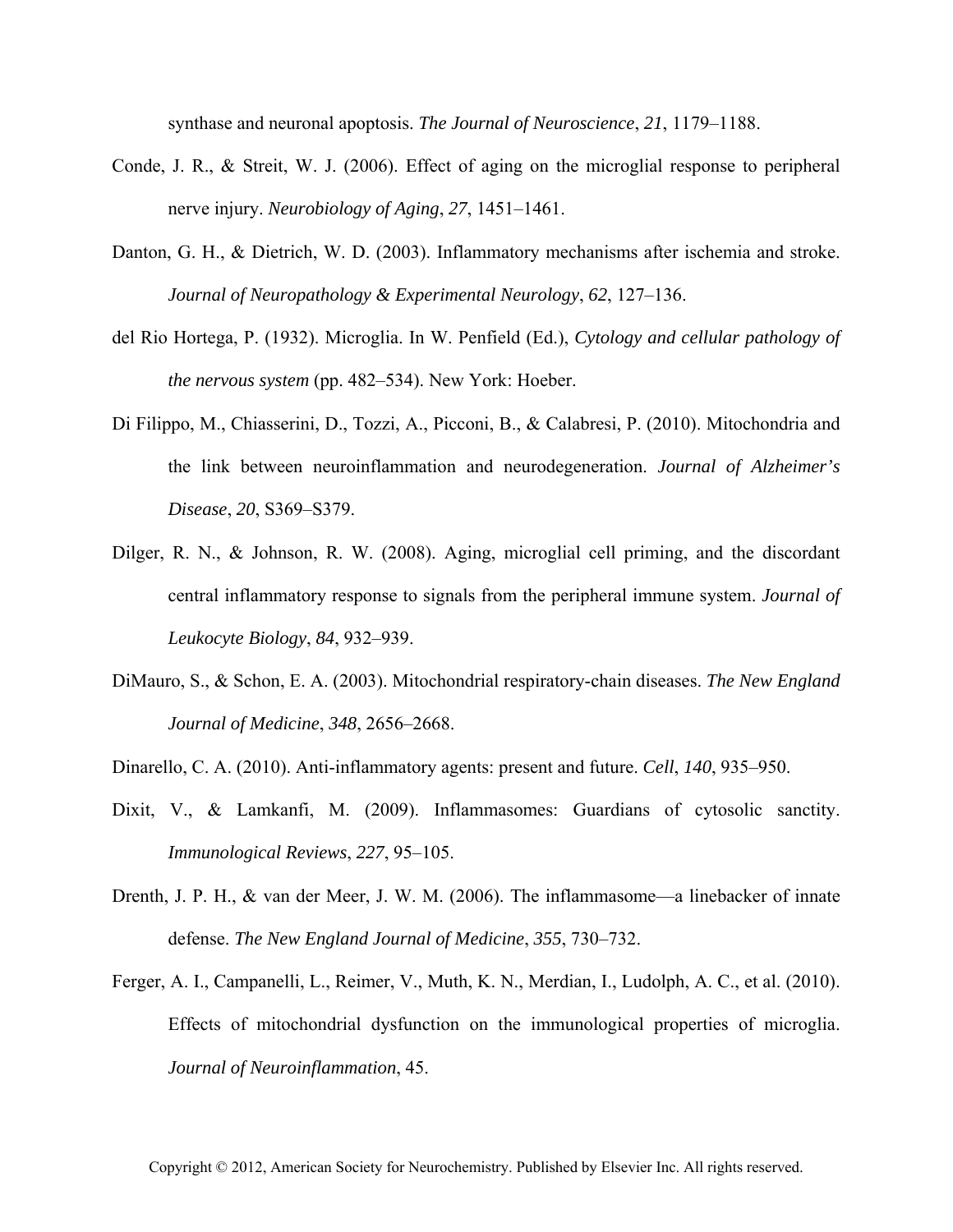- Frank-Cannon, T., Alto, L., McAlpine, F., & Tansey, M. (2009). Does neuroinflammation fan the flame in neurodegenerative diseases? *Molecular Neurodegeneration*, *4*(1), 47.
- Frank-Cannon, T. C., Alto, L. T., McAlpine, F. E., & Tansey, M. G. (2009). Does neuroinflammation fan the flame in neurodegenerative diseases? *Molecular Neurodegeneration*, 4.
- Garden, G. A., & Moller, T. (2006). Microglia biology in health and disease. *Journal of Neuroimmune Pharmacology*, *1*, 127–137.
- Gehrmann, J., Matsumoto, Y., & Kreutzberg, G. (1995). Microglia: Intrinsic immuneffector cell of the brain. *Brain Research Reviews*, *20*, 269–287.
- Godbout, J. P., & Johnson, R. W. (2004). Interleukin-6 in the aging brain. *Journal of Neuroimmunology*, *147*, 141–144.
- Godbout, J. P., Chen, J., Abraham, J., Richwine, A. F., Berg, B. M., Kelley, K. W., et al. (2005). Exaggerated neuroinflammation and sickness behavior in aged mice following activation of the peripheral innate immune system. *The FEBS Journal*, *19*, 1329–1331.
- Godbout, J. P., Moreau, M., Lestage, J., Chen, J., Sparkman, N. L., O'Connor, J., et al. (2008). Aging exacerbates depressive-like behavior in mice in response to activation of the peripheral immune system. *Neuropsychopharmacology*, *33*, 2341–2351.
- Gonzalez-Scarano, F., & Baltuch, G. (1999). Microglia as mediators of inflammatory and degenerative diseases. *Annual Review of Neuroscience*, *22*, 219–240.
- Haga, S., Akai, K., & Ishii, T. (1989). Demonstration of microglial cells in and around senile (neuritic) plaques in the Alzheimer's brain. An immunohistochemical study using a novel monoclonal antibogy. *Acta Neuropathologica*, *77*, 569–575.

Henry, C. J., Huang, Y., Wynne, A., & Godbout, J. P. (2009). Peripheral lipopolysaccharide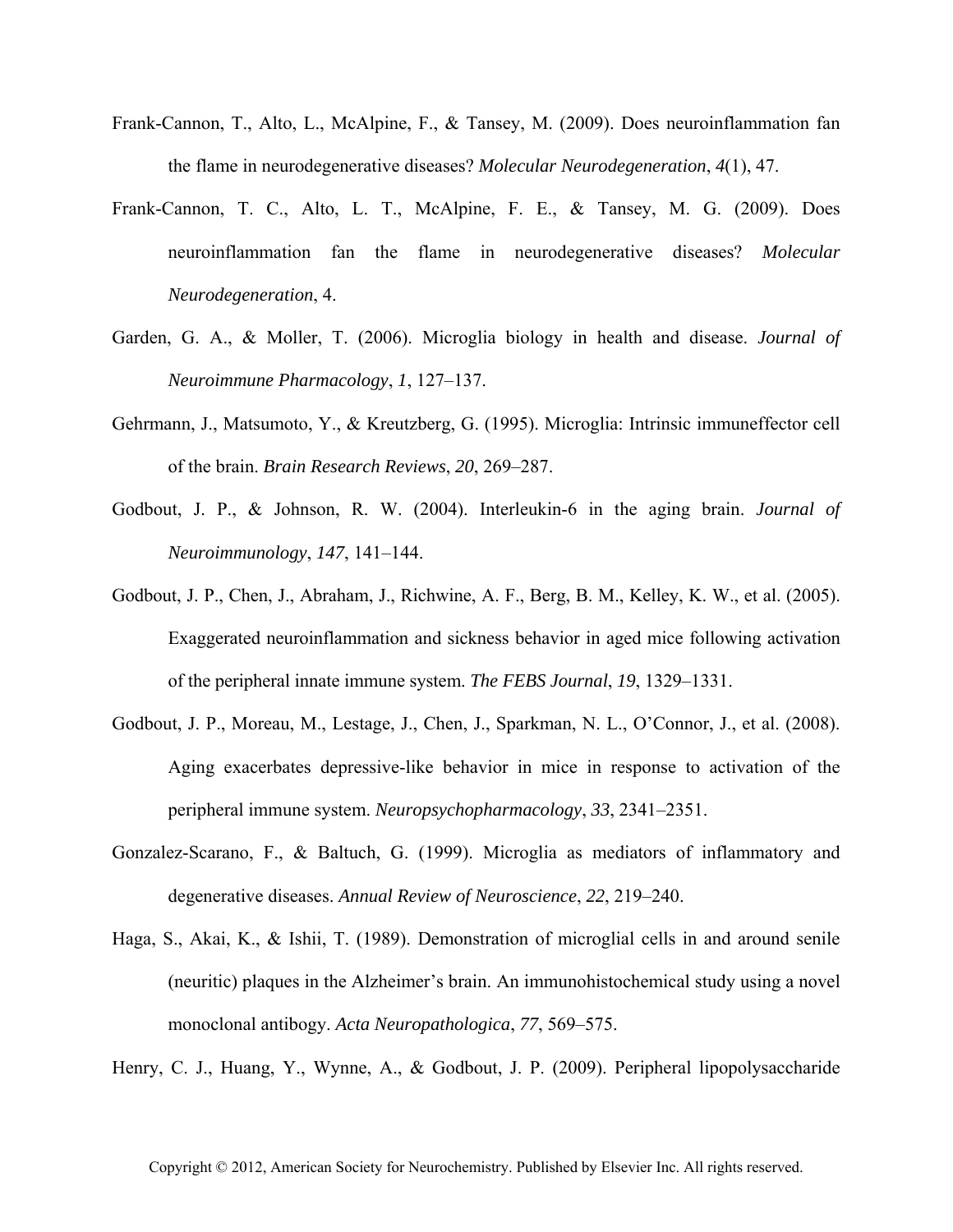(LPS) challenge promotes microglial hyperactivity in aged mice that is associated with exaggerated induction of both pro-inflammatory IL-1 and anti-inflammatory IL-10 cytokines. *Brain, Behavior, and Immunity*, *23*, 309–317.

- Heyen, J. R., Ye, S., Finck, B. N., & Johnson, R. W. (2000). Interleukin (IL)-10 inhibits IL-6 production in microglia by preventing activation of NF-kappaB. *Brain Research Molecular Brain Research*, *77*, 138–147.
- Huell, M., Strauss, S., Volk, B., Berger, M., & Bauer, J. (1995). Interleukin-6 is presen in early stages of plaque formation and is restricted to the brains of Alzheimer's disease patients. *Acta Neuropathologica*, *89*, 544–551.
- Irizarry, M. C., Soriano, F., McNamara, M., Page, K. J., Schenk, D., Games, D., et al. (1997). Abeta deposition is associated with neurophil changes, but not with overt neuronal loss in the human amyloid precursor protein V717F (PDAPP) transgenic mouse. *Journal of Neuroscience*, *17*, 7053–7059.
- Johnson, R. W., & Godbout, J. P. (2006). Aging, neuroinflammation, and behavior. In *Physconeuroimmunology* (Vol. 1). Burlington, MA: Elsevier Academic Press, pp. 379– 391.
- Kanneganti, T. D. (2010). Central roles of NLRs and inflammasomes in viral infection. *Nature Reviews Immunology*, *10*, 688–698.
- Kawai, T., & Akira, S. (2010). The role of pattern-recognition receptors in innate immunity: Update on Toll-like receptors. *Nature Immunology*, *11*, 373–384.
- Khoury, J. E., Hickman, S. E., Thomas, C. A., Cao, L., Silverstein, S. C., & Loike, J. D. (1996). Scavenger receptor-mediated adhesion of microglia to beta-amyloid fibrils. *Nature*, *382*, 716–719.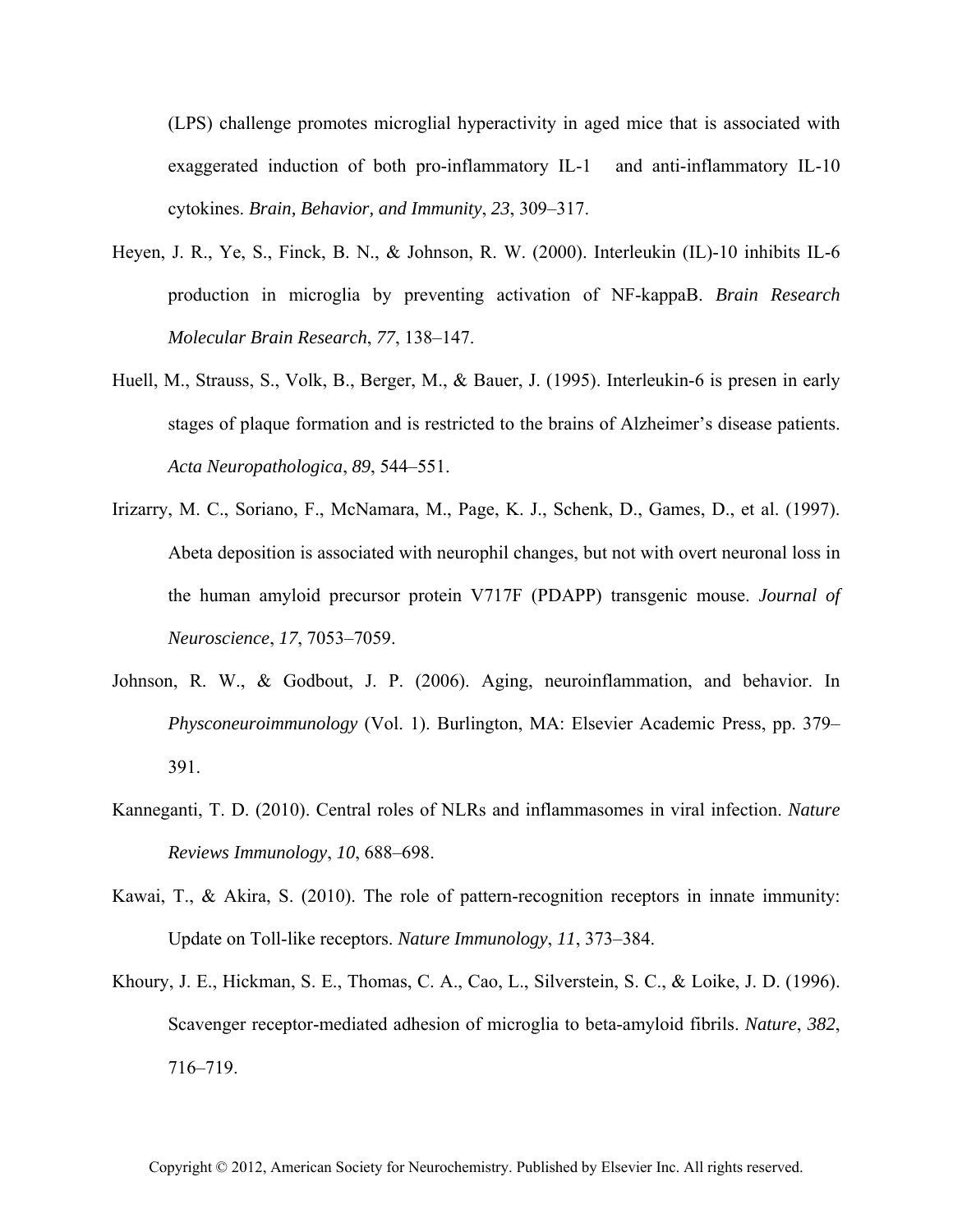- Khoury, J. E., Hickman, S. E., Thomas, C. A., Loike, J. D., & Silverstein, S. C. (1998). Microglia, scavenger receptors, and the pathogenesis of Alzheimer's disease. *Neurobiology of Aging*, *19*, S81–S84.
- Korotzer, A. R., Pike, C. J., & Cotman., C. W. (1993). -amyloid peptides induce degeneration of cultured rat microglia. *Brain Research*, *624*, 121–125.
- Lamkanfi, M., Kanneganti, T. D., Franchi, L., & Nunez, G. (2007). Caspase-1 inflammasomes in infection and inflammation. *Journal of Leukocyte Biology*, *82*, 220–225.
- Lemere, C. A., & Masliah, E. (2010). Can Alzheimer disease be prevented by amyloid immunotherapy? *Nature Reviews Neurology*, *6*, 108–119.
- Leteimbre, M., Hao, W., Liu, Y., Walter, S., Mihaljevic, I., Rivest, S., et al. (2007). Innate immune receptor expression in normal brain aging. *Neuroscience*, *146*, 248–254.
- Mahad, D., Lassmann, H., & Turbull, D. (2008). Mitochondria and disease progression in multiple sclerosis. *Neuropahtology and Applied Neurobiology*, *34*, 577–589.
- Martinon, F., Mayor, A., & Tschopp, J. (2009). The inflammasomes: Guardians of the body. *Annual Review of Immunology*, *27*, 229–265.
- McRae, A., Dahlstrom, A., & Ling, E. A. (1997). Microglia in neurodegenerative disorders: Emphasis on Alzheimer's disease. *Gerontology*, *43*, 95–108.
- Montaner, J., Rovira, A., Molina, C., Arenillas, J. F., RIbo, M., Chacon, P., et al. (2003). Plasmatic level of neuroinflammatory markers predict the extent of diffusion-weighter image lesions in hyperacute stroke. *Journal of Cerebral Blood Flow and Metabolism*, *23*, 1403–1407.
- Napoli, I., & Neumann, H. (2010). Protective effects of microglia in multiple sclerosis.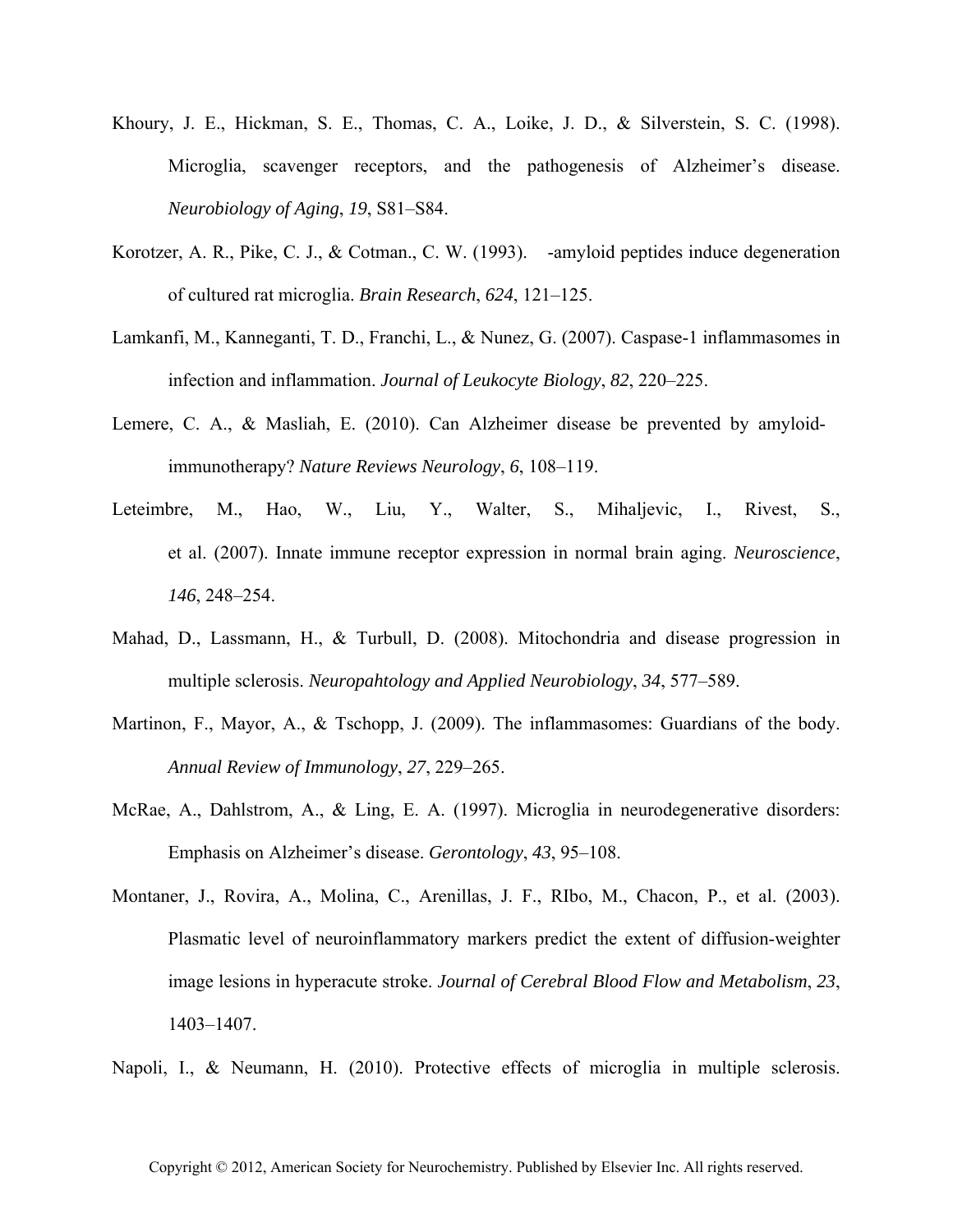*Experimental Neurology*, *225*, 24–28.

- Nicholls, D. G. (2008). Oxidative stress and energy crises in neuronal dysfunction. *Annals of the New York Academy of Sciences*, *1147*, 53–60.
- Patten, D. A., Germain, M., Kelly, M. A., & Slack, R. S. (2010). Reactive oxygen species: Stuck in the middle of neurodegeneration. *Journal of Alzheimer's Disease*, *20*, S357–S367.
- Petasis, N. A., Akritopoulou-Zanze, I., Fokin, V. V., Bernasconi, G., Keledjian, R., Yang, R., et al. (2005). Design, synthesis and bioactions of novel stable mimetics of lipoxins and aspirin-triggered lipoxins. *Prostaglandins, Leukotrienes and Essential Fatty Acids*, *73*, 301–321.
- Qiu, Z., Sweeney, D. D., Netzeband, J. G., & Gruol, D. L. (1998). Chronic interleukin-6 alters NMDA receptor-mediated membrane responses and enhances neurotoxicity in developing CNS neurons. *The Journal of Neuroscience*, *18*, 10445–10456.
- Rock, R. B., Gekker, G., Hu, S., Sheng, W. S., Cheeran, M., Lokensgard, J. R., et al. (2004). Role of microglia in central nervous system infections. *Clinical Microbiology Reviews*, *17*, 942–964.
- Rodolfo, C., Ciccosanti, F., Giacomo, G., Piacentini, M., & Fimia, G. (2010). Proteomic analysis of mitochondrial dysfunction in neurodegenerative disease. *Expert Review of Proteomics*, *7*, 519–542.
- Ross, C. A., & Poirier, M. A. (2004). Protein aggregation and neurodegenerative disease. *Nature Medicine*, *10*, S10–S17.
- Rozovsky, I., Finch, C. E., & Morgan, T. E. (1998). Age-related activation of microglia and astrocytes: In vitro studies show perisistent phentoypes of aging, increased proliferation, and resistance to down-regulation. *Neurobiology of Aging*, *19*, 97–103.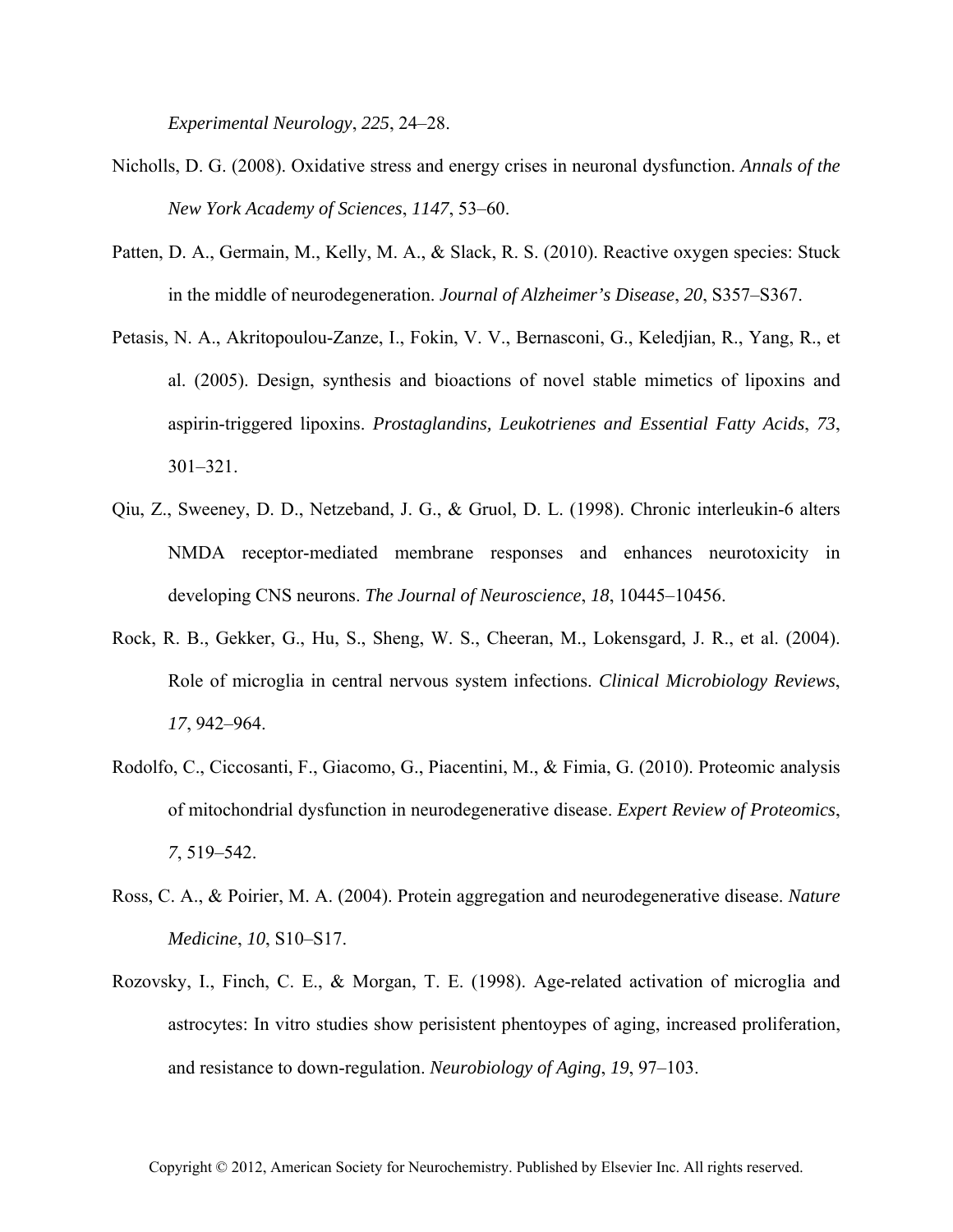- Saiwai, H., Ohkawa, Y., Yamada, H., Kumamaru, H., Harada, A., Okano, H. , et al. (2010). The LTB4-BLT1 axis mediates neutrophil infiltration and secondary injury in experimental spinal cord injury. *The American Journal of Pathology*, *176*, 2352–2366.
- Sawada, M., Suzumura, A., Hosoya, H., Marunouchi, T., & Nagatsu, T. (2001). Interleukin-10 inhibits both production of cytokines and expression of cytokine receptors in microglia. *Journal of Neurochemistry*, *72*, 1466–1471.
- Schroder, K., & Tschopp, J. (2010). The Inflammasomes. *Cell*, *140*, 821–832.
- Schwartz, M., Butovsky, O., Bruck, W., & Uwe-Karsten, H. (2006). Microglial phenotype: Is the commitment reversible? *Trends in Neuroscience*, *29.*
- Serhan, C. N. (2005). Lipoxins and aspirin-triggered 15-epi-lipoxins are the first lipid mediators of endogenous anti-inflammation and resolution. *Prostaglandins, Leukotrienes and Essential Fatty Acids*, *73*, 141–162.
- Serhan, C. N. (2010). Novel Lipid Mediators and Resolution Mechanisms in Acute Inflammation: To Resolve or Not? *The American Journal of Pathology*, *177*, 1576–1591.
- Serhan, C. N., Chiang, N., & Van Dyke, T. E. (2008a). Resolving inflammation: Dual antiinflammatory and pro-resolution lipid mediators. *Nature Revews Immunology*, *8*, 349– 361.
- Serhan, C. N., Yacoubian, S., & Yang, R. (2008b). Anti-inflammatory and proresolving lipid mediators. *Annual Review of Pathology: Mechanisms of Disease*, *3*, 279–312.
- Simard, J. M., Kent, T. A., Chen, M., Tarasov, K. V., & Gerzanich, V. (2007). Brain oedema in focal ischaemia: Molecular pathophysiology and theoretical implications. *Lancet Neurology*, *6*, 258–268.
- Skaper, S. D. (2007). The brain as a target for inflammatory processes and neuroprotective